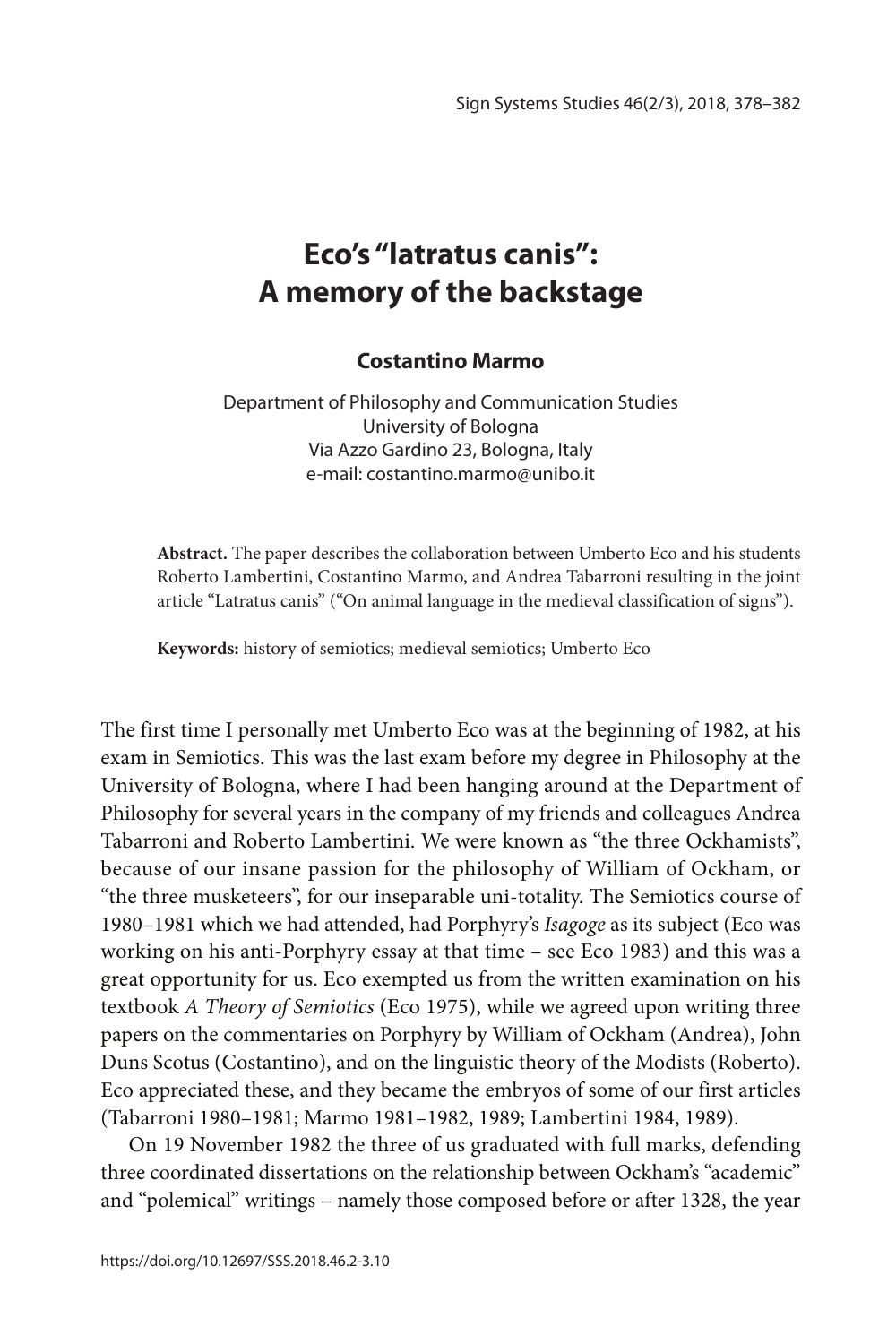of his flight from Avignon in the company of his General Minister Michael of Cesena. As regards our relationship with Eco, it would have ended then and there, had he not, at that time, received an invitation from the great medievalist Raoul Manselli to contribute to the XXXI Spoleto Week of Studies on the Early Middle Ages, which would be held on 7–13 April 1983 and was dedicated to medieval humans and their relations to the animal world. Eco remembered our papers for his exam (and already this was something extraordinary), somehow got in touch with us, and proposed a collaboration in a collective contribution (something even more amazing for three twenty-five-year-old newly graduated students). In fact, his second reaction to this invitation, after the initial complacency, had been a vague sense of loss: "And now what am I going to tell them about animals?" he had been wondering. Then, as it often happens, a brilliant idea occurred to him: "Let's try to see what talking about the barking of the dog has meant in the treatises on medieval logic", he told us. In fact, he had met the example of the barking dog several times when reading medieval authors and texts: Abelard, Thomas, and many others. Since we were more freshly familiar with medieval texts of logic and grammar, and had more time at our disposal (we were either just waiting for the start of a period of national service, or involved in jobs not entirely suited to a degree in Philosophy – for instance, I was working at the "mechanized" office of the Italian Postal Service of Bologna for a three-month shift at that time), he asked us to collect all the texts that might be of some interest for our topic. Within a month or so, we collected everything possible among the published texts we could find in Bologna's libraries, presented the results to Eco, and discussed them with him during long pizza dinners in various Bolognese restaurants at the end of 1982 and the beginning of 1983. What came out of these meetings was a reconstruction of the history of the classifications of signs from Augustine to Ockham.

But the most extraordinary things were still to come. We agreed upon the general (thematical-chronological) structure of our contribution, and it only remained to write it down. And here his greater experience obviously had the best advantage. For the final draft, he invited us to spend a day at his home in Montecerignone (in the Marche region, almost on the border with Romagna). There, after a short discussion on the essential points to be touched upon and emphasized in the article, Eco retired to his office and after no more than a couple of hours, while we took up the challenge of table tennis, he reappeared with an almost final draft of the article. Stunned by his speed, we re-read everything, suggested a few corrections and prepared (spiritually) to go to the conference. By the way, as Roberto reminded me as I was writing these notes, Umberto told us an interesting story about table tennis. When he was young, he had been a Catholic activist and the local leader of the so-called *Azione Cattolica*, a Catholic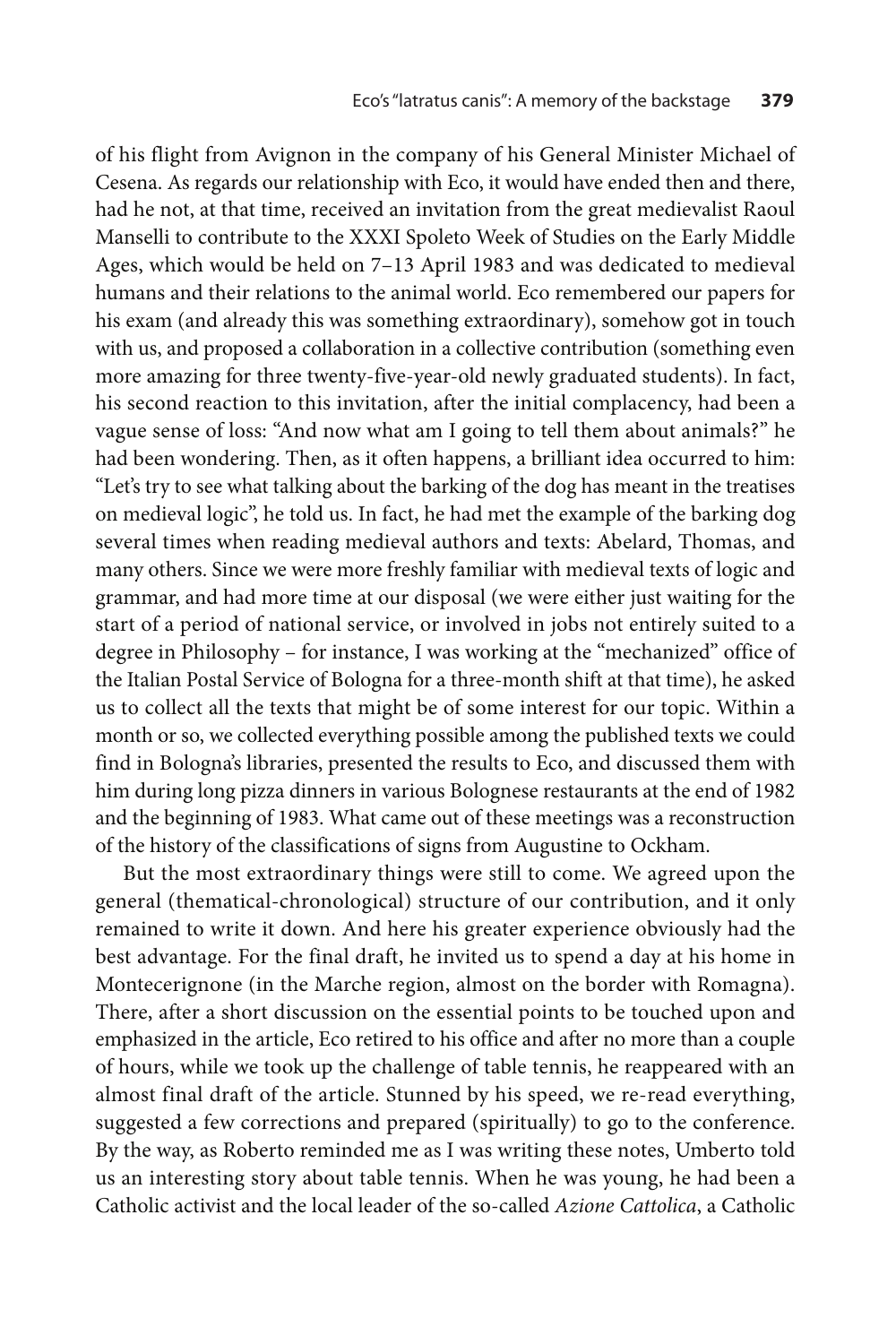youth organization, and once, together with other colleagues, he was part of a delegation that went to Rome for an audience with Pope Pius XII. He was very excited about it, but during the audience some of them talked to the Pope about ping-pong, that was one of the most practiced games in the Italian Catholic youth clubs in the 1950s. Eco was struck by the fact that Pope Pius XII had never heard about it, so that he had the strong impression that the Pope was living on another planet, far away from the concrete reality of the church. Going back to our main narrative, at the conference, held in the grand hall of Palazzo Ancaiani, Eco read our contribution and when the questions began to flood in, he called one of us (Andrea Tabarroni, who was wearing an ineffable pink sweatshirt) to support him with the answers when further details or more precise references to the texts examined were needed.

Unlike my associates I was not to attend the whole conference, and Eco offered to give me a ride to Bologna. I accepted willingly, though I was panicking inside: the prospect of spending at least a couple of hours alone with the greatest and most famous Italian intellectual was a frightening prospect for a shy young man usually short of good topics of conversation. And, indeed, that ride began for me as one of the most terrifying journeys of that period. Not only, and not so much, for the conversation, which obviously struggled to start, as for Umberto's questionable way of driving: the driving speed too high for my taste, the "not-so-semiotic" use of the turn signals on the highway, the cigarette perpetually lit between his fingers... It was the cigarette and the (in Eco's opinion completely wrong) position of the ashtray in the model of car he was driving that kicked off our conversation. To get an idea of its beginning you can read the following quotation from a short article titled "How to follow instructions" which Eco published about car designers (and compilers of computer manuals) a couple of years later and which was included in *How to Travel with a Salmon*:

> For a number of years I drove a car, in many respects, excellent – except for the fact that the driver's ashtray was set inside the left-hand door. As everyone knows, a driver grips the wheel with his left hand, keeping his right hand free to deal with the gearshift and the various knobs and dials. If you also smoke with the right hand, depositing the ashes in a receptacle to the left of your left shoulder becomes quite a complex operation, one requiring you to remove your eyes from the road ahead. And if the car, like the one I am describing, can attain a speed of eighty miles per hour [and I assure you that it could... – C. M.], the few seconds' distraction it takes to knock ashes into the ashtray can mean sodomizing a Mack truck. The gentleman who invented this system was a serious professional who has caused the death of many people, not through tobacco-related cancers, but through collision with a foreign body. (Eco 1994: 138–139)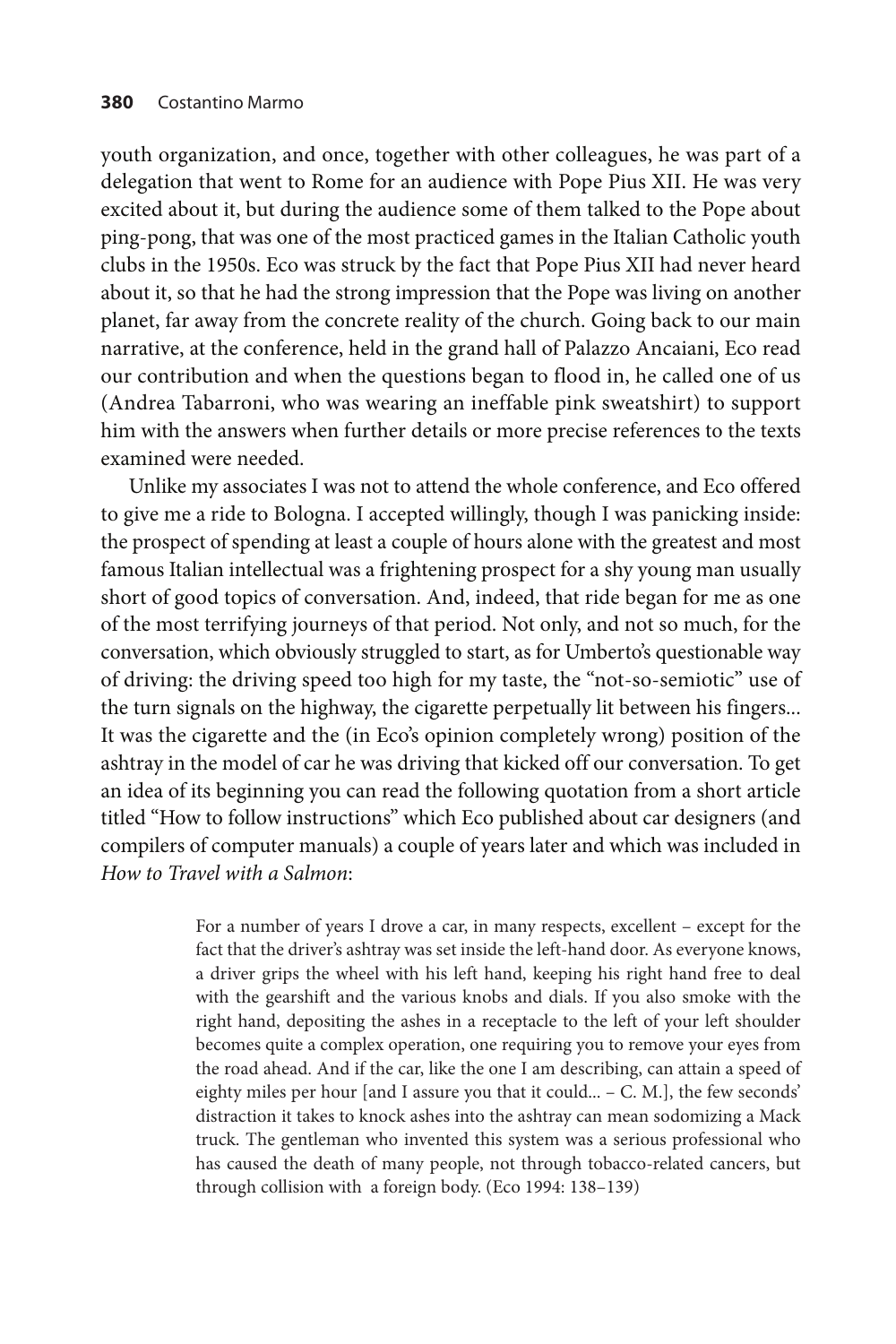All in all, I must say, we were lucky. From then on everything went smoothly up to Bologna: indeed I was so absorbed by our conversation that I completely forgot the car, the speed, the turn signals, the cigarettes and the wretched ashtray. Eco told me about his first work experiences at the RAI (the Italian Public TV Company) and the Bompiani publishing house in the early 1960s. I cannot recall all the details, but I do remember I was struck by the fact that, when still at the gymnasium, I had received some formative influence from one of the books to the writing of which Eco had contributed in those years (though it was published under the name of Paolo Villaggio to whom the original idea belonged), *How to Get a Monstrous Culture*. During the boring French lessons my deskmate and I savoured it, splitting our sides laughing at the sublime inventions that it contained in the form of multiple choice quizzes. I was in the seventh heaven. The panic was completely gone.

A few months later, we met to write down the final draft of the article that would later be published in the conference proceedings, with the title "Latratus canis" (Eco *et al*. 1985). At the same time, Umberto had started putting together an issue of *Versus*, his semiotic studies journal, that was to be entirely dedicated to medieval semiotics. The opening article could only be the English version of "Latratus", now entitled "On animal language in the medieval classification of signs" (Eco *et al.* 1984, but actually printed during the following year. It was thereafter reprinted in Eco, Marmo 1989), which opened the way to numerous other studies on medieval semiotics and the history of semiotics in general. The most extraordinary thing, which reveals Eco's generosity is that, despite his being the first author of the article on the barking of dogs (the authors being listed in a strict alphabetical order) and having conceived and actually written it, he wanted the merit for the article to go, equally divided, to the 'three musketeers' (as it says in the first footnote of the article, according to the usage of the Italian academy). Confronted with our timid protests for this unexpected gift, Umberto silenced us with an impeccable motivation: "I don't have to get on. I do not need it. But you certainly do!" And, as always, he was indeed right.

It is from this little exploration, guided by a barking dog in the forest of medieval texts, that our academic careers began: Andrea Tabarroni is now Full Professor of History of Medieval Philosophy at the University of Udine, Roberto Lambertini is Full Professor of Medieval History at the University of Macerata, I teach Semiotics, as a humble successor of Umberto Eco, in Bologna. At the end of September 2015, invited to give the opening lecture at the Annual Conference of the Society for the Study of Medieval Thought, dedicated to food, in Milan, Umberto took all the three of us to have lunch with him, as if sealing over thirty years of intellectual partnership and friendship. I could not imagine then it would be our last meeting, a happy farewell lunch.